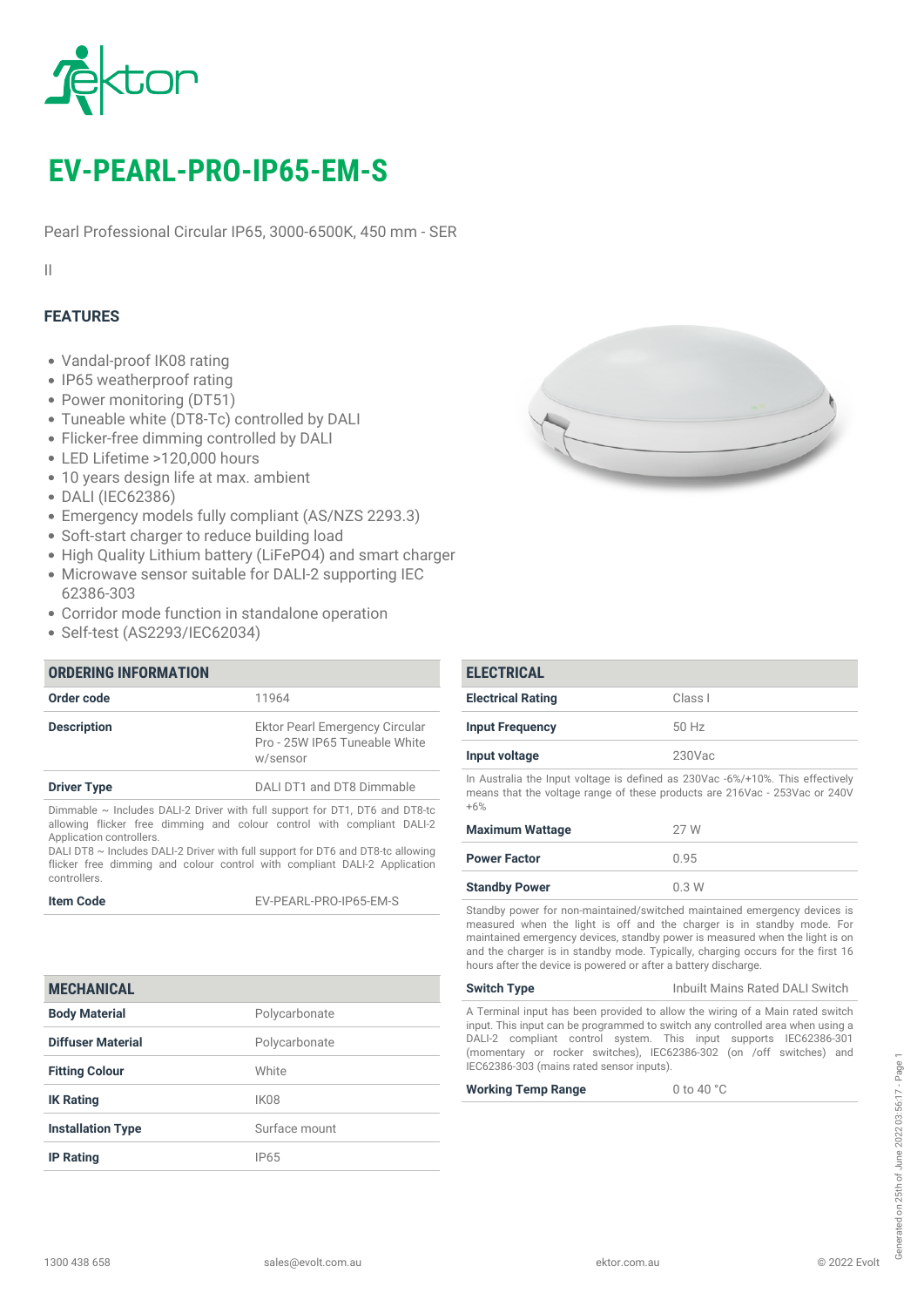

| I AMP                                                                                                                                                                                                                                        |                        |
|----------------------------------------------------------------------------------------------------------------------------------------------------------------------------------------------------------------------------------------------|------------------------|
| <b>Macadam Steps (SDCM)</b>                                                                                                                                                                                                                  | 3-step MacAdam Ellipse |
| <b>CCT Configuration</b>                                                                                                                                                                                                                     | <b>TUNEABLE WHITE</b>  |
| Full support for DALI-2 DT8 has been provided which allows White colour control<br>on a compliant DALI-2 control system. This function can be used to set a<br>desired colour or to transition between colours depending on the time of day. |                        |

| CRI                     | >84    |
|-------------------------|--------|
| <b>Lamp/LED Current</b> | 650 mA |
| Lamp/LED voltage        | 33 V   |

### *LED LIFETIME*

*LED Lifetime >120000 hrs*

*This is the Reported LED Lifetime in Hours based on TM-21. Ektor does not list the projected or calculated LED lifetime, which is normally longer as TM-21 Addendum B explicitly states "The Calculated and Projected Lp(Dk) are not to be reported". This Lifetime refers to the life of a single LED however the system life is longer since the probability and binomial distribution of all LEDs in the system means that the average led is performing above the specification and compensates for the LEDs falling below.*

| Ambient Temp (°C) | 25 °C         | 40 $^{\circ}$ C |
|-------------------|---------------|-----------------|
| L90B10            | 43000 hrs     | 43000 hrs       |
| <b>L80B10</b>     | 90000 hrs     | 90000 hrs       |
| L70B10            | >120000 hrs   | >120000 hrs     |
| <b>L70B50</b>     | $>120000$ hrs | >120000 hrs     |
|                   |               |                 |

*This rating defines the performance of the led within its lifetime. L relates to lumen depreciation, where the proceeding number gives the resultant lumen output at the end of it reported lifetime. L70, would mean 30% lumen depreciation which means 70% of its initial output and is tested accordingly to TM-21. The B part refers to failures, which can be define as the percentage of LEDs which fall below the L value in the projected lifetime. A value of B10 refers to 10% failure and a value of B50 refers to 50% failure. After the defined lifetime, the system will reach the defined lumen depreciation and the average led failures is defined by the B rating. The B rating is defined in and tested to IEC62717.*

|  | <b>TM-21 Test Hours</b> |  |
|--|-------------------------|--|
|--|-------------------------|--|

*TM-21 Test Hours 20000 hrs*

| <b>COLOUR TEMPERATURE</b> |                |
|---------------------------|----------------|
| <b>CCT</b>                | 3000K to 6500K |
| <b>CCT Colour</b>         | Tunable White  |
| <b>System Lumens</b>      | $>3200$ lm     |
|                           |                |

*All photometric data has a tolerance of ±10%.*

### *DRIVER*

| ------                   |                           |
|--------------------------|---------------------------|
| <b>Dimmable</b>          | Yes                       |
| <b>Driver Included</b>   | Yes                       |
| <b>Integrated Driver</b> | No                        |
| <b>Driver Type</b>       | DALI DT1 and DT8 Dimmable |

*Dimmable ~ Includes DALI-2 Driver with full support for DT1, DT6 and DT8-tc allowing flicker free dimming and colour control with compliant DALI-2 Application controllers.*

*DALI DT8 ~ Includes DALI-2 Driver with full support for DT6 and DT8-tc allowing*

*flicker free dimming and colour control with compliant DALI-2 Application controllers.*

| <b>Power Monitoring</b>                                                       | DALI Device type 51 power |  |
|-------------------------------------------------------------------------------|---------------------------|--|
|                                                                               | monitoring                |  |
| Inbuilt DAI I-2 support for Device type 51 - Power monitoring for use with DA |                           |  |

*Inbuilt DALI-2 support for Device type 51 - Power monitoring for use with DALI-2 compliant control systems which allows the reporting of the products total power consumption for power aggregation and measurements.*

| <b>Wiring Type</b> | Re-wireable terminal block (6 |
|--------------------|-------------------------------|
|                    | pin)                          |

| <b>SENSOR (S SUFFIX)</b>                                 |                 |
|----------------------------------------------------------|-----------------|
| <b>Adjustable Detection Area /</b><br><b>Sensitivity</b> | Yes             |
| <b>Adjustable Hold Time</b>                              | Yes             |
| <b>Adjustable Standby Level</b>                          | Yes             |
| <b>Adjustable Standby Period</b>                         | Yes             |
| <b>Corridor Function</b>                                 | Yes             |
| <b>Dawn Reset</b>                                        | No              |
| <b>Detection Range</b>                                   | 10 <sub>m</sub> |
| <b>Dusk Mode</b>                                         | <b>No</b>       |
| <b>Lux Adjustment</b>                                    | No              |
| <b>Manual Override</b>                                   | Yes             |
| <b>Sensor Communication</b>                              | DAII2           |

*Inbuilt DALI-2 Sensor for use with DALI-2 Compliant control systems. Some features and functions are only available for use with DALI-2 Application controllers which support the features. This product also supports a standalone mode for limited use without a DALI-2 application controller.*

| <b>Sensor Type</b>     | Microwave |
|------------------------|-----------|
| <b>Switched Output</b> | No.       |
| <b>Time Delay</b>      | Via DALI  |

| <b>EMERGENCY (EM SUFFIX)</b>                                                                                               |                      |  |
|----------------------------------------------------------------------------------------------------------------------------|----------------------|--|
| <b>Replacement Battery Code</b>                                                                                            | 01302                |  |
| <b>Emergency Classification</b>                                                                                            | C0:D40, C90:D40      |  |
| <b>Emergency Control</b>                                                                                                   | DALI Monitored (DT1) |  |
| DALI Monitored $\sim$ Supports Emergency test and monitoring over DALI<br>(IEC62386) with full compliance to IEC62386-202. |                      |  |

| 90 mins    |
|------------|
| Maintained |
| 2700 mW    |
|            |